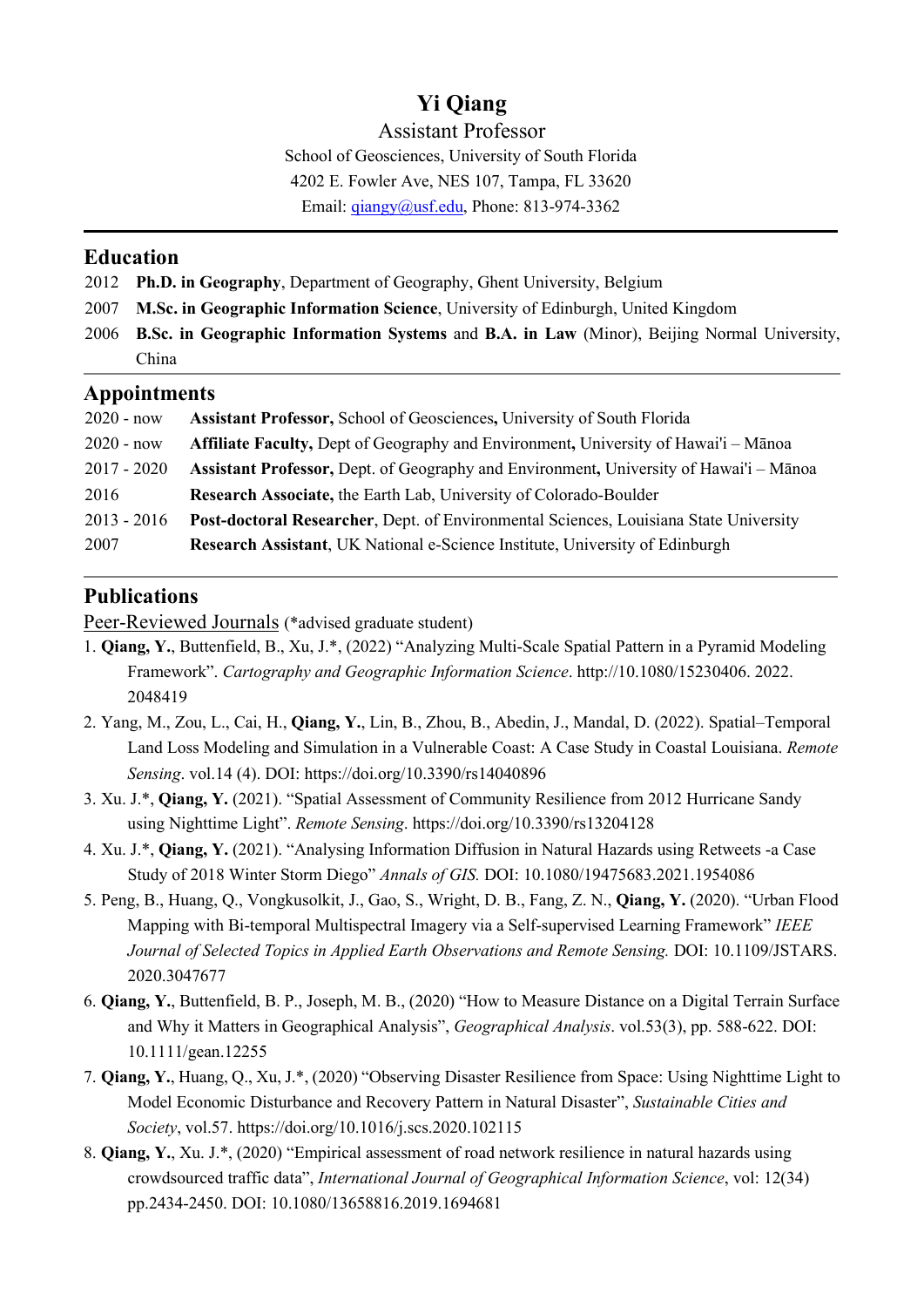- 9. **Qiang, Y.**, Xu. J.\*, Zhang, G., (2019) "The Shapes of US Cities: Revisiting the Classic Population Density Functions Using Crowdsourced Geospatial Data", *Urban Studies*. vol.57(10). DOI:10.1177/00420980 19871191
- **10. Qiang, Y.** (2019) "Flood Exposure of Critical Infrastructure in the United States", *International Journal of Disaster Risk Reduction*. vol: 39, DOI:10.1016/j.ijdrr.2019.101240
- 11. **Qiang, Y.** and Van de Weghe, N. (2019) "Re-Arranging Space, Time and Scales in GIS: Alternative Models for Multi-Scale Spatio-Temporal Modeling and Analyses", *ISPRS International Journal of Geo-Information*. vol: 8(2). DOI:10.3390/ijgi8020072
- 12. **Qiang, Y.** (2019) "Disparities of Population Exposed to Flood Hazards in the United States", *Journal of Environmental Management*. vol: 232 (15). DOI:10.1016/j.jenvman.2018.11.039
- 13. **Qiang, Y.**, Shen, S., and Chen, Q. (2019) "Visibility Analysis of Oceanic Blue Space Using Digital Elevation Models", *Landscape and Urban Planning*. vol:181. DOI:10.1016/j.landurbplan.2018.09.019
- 14. Cai H., Lam NSN., **Qiang Y**., Zou L., Correll RM., Mihunov V. (2018). "A Synthesis of Disaster Resilience Measurement Methods and Indices" *International Journal of Disaster Risk Reduction*. vol: 31. DOI:10.1016/j.ijdrr.2018.07.015.
- 15. Cai H., Lam NSN., Zou L., **Qiang Y**. (2018). "Modeling the Dynamics of Community Resilience to Coastal Hazards Using a Bayesian Network." *Annals of the American Association of Geographers.* vol:108(5). DOI:10.1080/24694452.2017.1421896.
- 16. Lam, NSN., Xu, Y.J., Liu, K., Dismukes, D.E., Reams, M., Pace, R.K., **Qiang, Y.**, Narra, S., Li, K., Bianchette, T.A., Cai, H., Zou, L., Mihunov, V. (2018). "Understanding the Mississippi River Delta as a Coupled Natural-Human System: Research Methods, Challenges, and Prospects." *Water*. vol: 10(8). DOI:10.3390/w10081054.
- 17. Zou L., Lam NSN., Cai H., **Qiang Y.** (2018). "Mining Twitter Data for Improved Understanding of Disaster Resilience." *Annals of the American Association of Geographers.* vol: 108(5). DOI:10.1080/24694452.2017.1421897.
- 18. Lam, NSN., **Qiang Y.**, Li, K., Cai H., Zou, L and Mihunov, V. (2018) "Extending Resilience Assessment to Dynamic System Modeling: Perspectives on Human Dynamics and Climate Change Research". *Journal of Coastal Research*. vol: 85, pp:1401–1405. doi.org/10.2112/SI85-281.1.
- 19. **Qiang, Y.**, Lam, N., Zou, L. and Cai, H., (2017) "Changes in Exposure to Flood Hazards in the United States", *Annals of the American Association of Geographers*. vol: 107(6). DOI:10.1080/24694452. 2017.1320214
- 20. Li, X., Lam, N., **Qiang, Y.**, Li, K., Yin, L., Liu, S., and Zheng, W., (2016) "Measuring County Resilience after the 2008 Wenchuan Earthquake", *International Journal of Disaster Risk Science*. vol:7(4), DOI:10.1007/s13753-016-0109-2
- 21. **Qiang, Y**. and Lam, N., (2016) "The Impact of Hurricane Katrina on Urban Growth in Louisiana: An Analysis Using Data Mining and Simulation Approaches", *International Journal of Geographical Information Science.* vol:30(9). DOI:10.1080/13658816.2016.1144886
- 22. Bianchette, T., Liu, K., **Qiang, Y.**, and Lam, N., (2015) "Wetland accretion rates along coastal Louisiana: Spatial and temporal variability in light of Hurricane Isaac's impacts", *Water*. vol: 8(1). DOI:10.3390/w8010001
- 23. Cai, H., Lam, N., Zou, L., **Qiang, Y.**, Li, K., (2015) "Assessing Community Resilience to Coastal Hazards in the Lower Mississippi River Basin", *Water*. vol: 8(1). DOI:10.3390/w8020046
- 24. Zou, L., Kent, J., Lam, N., Cai, H., **Qiang Y.**, Li, K., (2015) "Evaluating Land Subsidence Rates and their Implications for Land Loss in the Lower Mississippi River Basin", *Water*. vol:8(1). DOI:10.3390/w8010010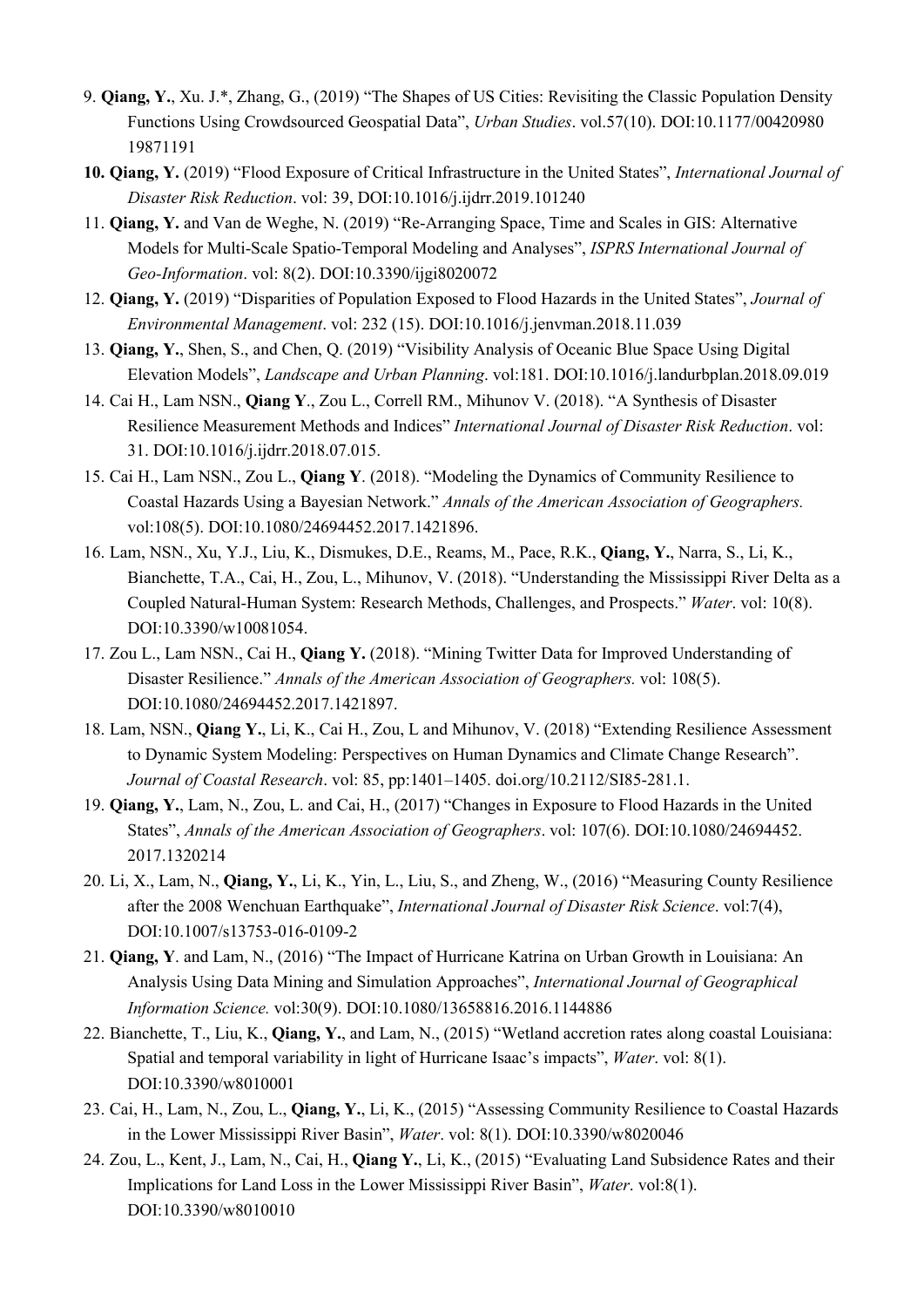- 25. Lam, N., **Qiang, Y.**, Arenas, H., Brito, P. and Liu, K., (2015) "Mapping and Assessing Coastal Resilience in the Caribbean Countries", *Cartography and Geographic Information Science*. vol:42(4). DOI: 10.1080/15230406.2015.1040999
- 26. **Qiang, Y.** and Lam, N., (2015) "Modeling Land Use and Land Cover Changes in a Vulnerable Coastal Region Using Artificial Neural Networks and Cellular Automata", *Environmental Monitoring and Assessment*. vol:187(3). DOI:10.1007/s10661-015-4298-8
- 27. Li, K., Lam, N., **Qiang, Y.**, Zou, L. and Cai H., (2015) "A Cyberinfrastructure for Community Resilience Assessment and Visualization", *Cartography and Geographic Information Science*. vol:42(s1). DOI:10.1080/15230406.2015.1060113
- 28. Chavoshi, S. H., De Beats, B., **Qiang, Y.,** De Tré, G., Neutens, T. and Van de Weghe, N., (2015) "A Qualitative Approach to the Identification, Visualisation and Interpretation of Repetitive Motion Patterns in Groups of Moving Point Objects", *International Arab Journal of Information Technology.*  vol:12, no. 5, pp 415-423
- 29. Van de Weghe, N., De Roo, B., **Qiang, Y.**, Neutens, T. and De Maeyer, P., (2014) "The Continuous Spatio-Temporal Model (CSTM) as an Exhaustive Framework for Multi-Scale Spatio-Temporal Analysis", *International Journal of Geographical Information Science*. vol:28(5). DOI:10. 1080/13658816.2014.886329
- 30. **Qiang, Y**., Valcke, M., and Van de Weghe, N., (2014) "Representing Time Intervals in a Two-Dimensional Space: An Empirical Exploratory Study". *Journal of Visual Languages and Computing*. vol:25(4), pp 466-480. doi.org/10.1016/j.jvlc.2014.01.001
- 31. **Qiang, Y**., Chavoshi, S.H., Logghe, S., De Maeyer, P., and Van de Weghe, N. (2014) "Multi-scale Analysis of Linear Data in a Two-Dimensional Space", *Information Visualization*. vol:13(3), pp 248-265. DOI:10.1177/1473871612436775
- 32. **Qiang, Y.**, Delafontaine, M., Versichele, M., De Maeyer, P., and Van de Weghe, N., (2012) "Interactive Analysis of Time Intervals in a Two-Dimensional Space"*, Information Visualization*. vol:11(4). DOI:10.1177/1473871612436775
- 33. **Qiang, Y.**, Delafontaine, M., Neutens, T., Stichelbaut, B., De Maeyer, P., and Van de Weghe, N., (2012) "Analysing imperfect temporal information in GIS using the Triangular Model", *The Cartographic Journal*. vol:11(4). DOI:10.1179/1743277412Y.0000000008
- 34. **Qiang, Y.**, Delafontaine, M., Asmussen, K., Stichelbaut, B., De Tré, G., De Maeyer, P. and Van de Weghe, N. (2010) "Modelling Imperfect Time Intervals in a Two-Dimensional Space", *Control and Cybernetics*, vol:39(4).

#### Book Chapters

- 1. **Qiang, Y**. (2021) "Geospatial Analysis and Model Building". *The Geographic Information Science & Technology Body of Knowledge (1st Quarter 2020 Edition)*, John P. Wilson (ed.). DOI:10.22224 /gistbok/2021.1.12.
- 2. Yuan, Y., **Qiang, Y.**, Bin Asad, K., and Chow, T. E. (2020). "Point Pattern Analysis". *The Geographic Information Science & Technology Body of Knowledge (1st Quarter 2020 Edition)*, John P. Wilson (ed.). DOI: 10.22224/gistbok/2020.1.13.
- 3. Lam NS-N, Xu Y.J., Pace R.K., Liu, K.B., **Qiang, Y.**, Narra, S., Bianchette, T.A., Cai, H. (2019) "Collaboration Across Boundaries: Reflections on Studying the Sustainability of the Mississippi River Delta as a Coupled Natural-Human System". In: Perz SG (ed.) *Collaboration Across Boundaries for Social-Ecological Systems Science: Experiences Around the World*. Cham: Springer International Publishing, pp. 361–393. DOI: 10.1007/978-3-030-13827-1\_11.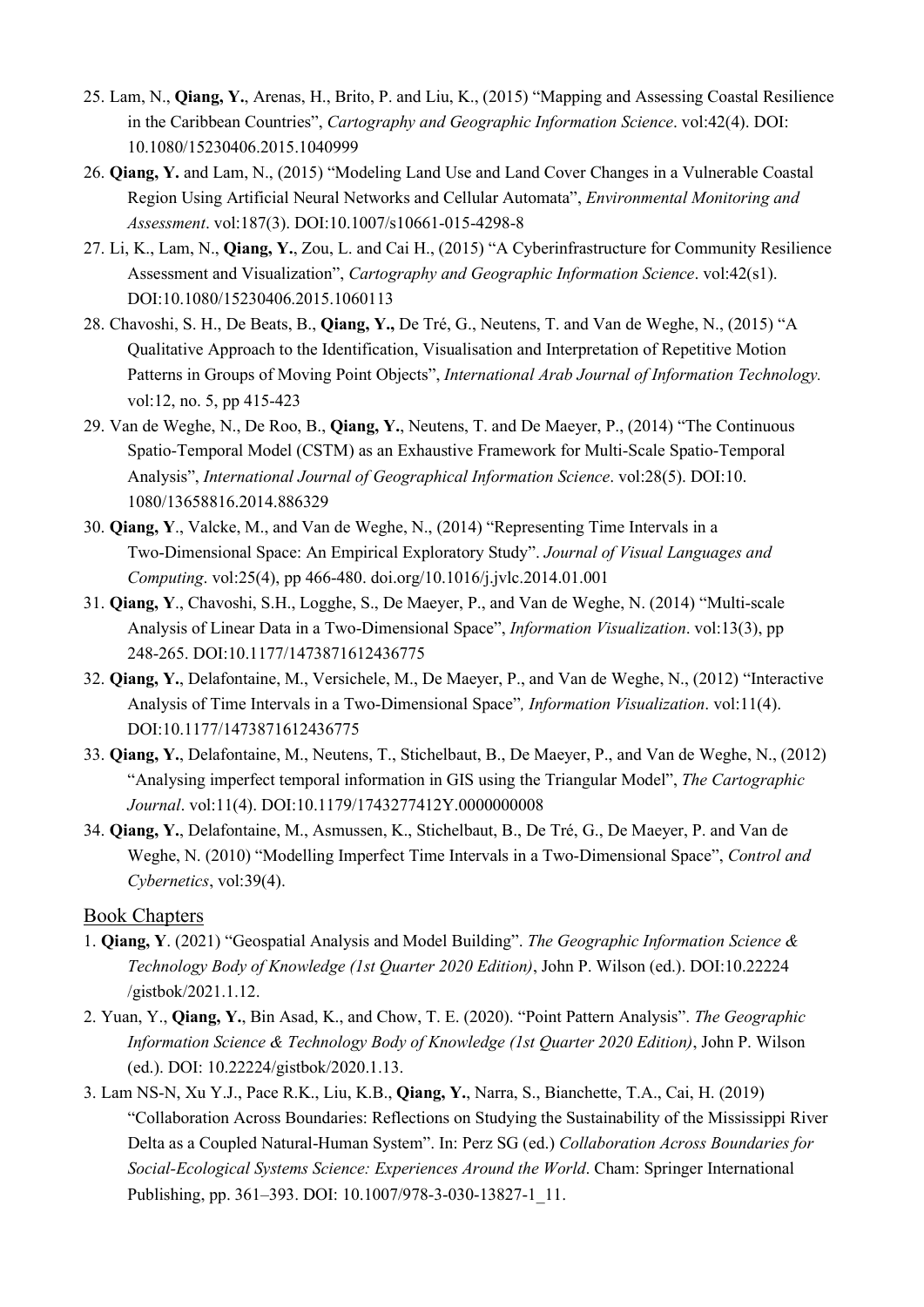4. Brodaric, B., Reitsma, F. and **Qiang, Y.** 2007, "SKIing with DOLCE: toward an e-Science Knowledge Infrastructure", in *Formal ontology in information systems*, C Eschenbach, M Gruninger (ed.), Amsterdam, The Netherlands. pp. 208-219. ISBN: 978-1-58603-923-3

#### Conference proceedings

- 1. **Qiang, Y**, Barbara P. Buttenfield, Nina Lam, and Nico Van de Weghe. 2018. "Novel Models for Multi-Scale Spatial and Temporal Analyses." In *Proceedings of 10th International Conference on Geographic Information Science (GIScience 2018)*, edited by Stephan Winter, Amy Griffin, and Monika Sester, 114:55:1–55:7. DOI:10.4230/LIPIcs.GISCIENCE.2018.55.
- 2. Buttenfield, B., Ghandehari, M., Leyk, S., Stanislawski, L., Brantley, M. and **Qiang, Y.**, (2016) Measuring Distance "As the Horse Runs": Cross-Scale Comparison of Terrain-Based Metrics, In *proceedings of GIScience 2016*, Montreal, Canada, pp.41-44
- 3. De Tré, G., Bronselaer, A., Billiet, C., **Qiang, Y.,** Van de Weghe, N., De Maeyer, P., Enrique Pons, J., and Pons, O. (2012) Visualising and handling uncertain time intervals in a two-dimensional triangular space, In *proceedings of the 2nd world conference on soft computing*, Baku, Azerbaijan, pp.585-592
- 4. Asmussen,K., **Qiang, Y.**, De Maeyer, P., Van de Weghe, N. (2009). Triangular Model for Studying and Memorising Temporal Knowledge, In *proceedings of International Conference of Education, Research and Innovation*, Madrid, Spain. pp. 1849-1859.
- 5. **Qiang, Y.**, Reitsma, F. & Van de Weghe, N. (2009) Towards a General Temporal Ontology for Knowledge Integration, In *proceedings of the International Conference on Knowledge Engineering and Ontology Development*, Funchal. Portugal. pp. 275-280.
- 6. **Qiang, Y.**, Asmussen, K., Delafontaine, M., De Tré, G., Stichelbaut, B., De Maeyer, P. & Van de Weghe, N. (2009) Visualising rough time intervals in a two-dimensional space, In *proceedings of 2009 IFSA World Congress / EUSFLAT Conference*, Lisbon, Portugal. pp. 1480-1485

#### Presentations

- 1. "CroScalar: An Integrated Framework for Cross-Scale Spatio-Temporal Modeling" in the 2022 Annual Meeting of American Association of Geographers (virtual)
- 2. "Tracing the Curves of Rebound: Data-Driven Methods for Disaster Resilience Modeling" in the 2021 Annual Meeting of American Association of Geographers (virtual)
- 3. "Data-Driven Approaches to Analyze Geographic Disparities in Flood Exposure and Community Resilience" in the 2021 Annual Workshop of Initiative on Coastal Adaptation and Resilience (iCAR) (virtual)
- 4. "Big Data Approaches for Disaster Resilience Assessment" in the Fall Colloquium of School of Geosciences, University of South Florida, virtual, November, 2020
- 5. "Scales as Additional Dimensions in Space and Time" in the Scale and Spatial Analytics Workshop, Spatial Analysis Research Center (SPARC), Arizona State University, February, 2020.
- 6. "Tracing the Curves of Bouncing Back: Data Driven Methods for Assessing Disaster Resilience" in the Natural Resources & Environmental Management Research Seminar Series, University of Hawaii, Honolulu, HI, September 2019
- 7. "Spatio-Temporal Data Mining and Analyses in a Multi-Scale Framework" in the 2019 Annual Meeting of American Association of Geographers, Washington, DC, 2019
- 8. "Novel Models for Multi-Scale Spatial and Temporal Analyses" in the 10<sup>th</sup> International Conference of Geographical Information Science, Melbourne, Australia, August, 2018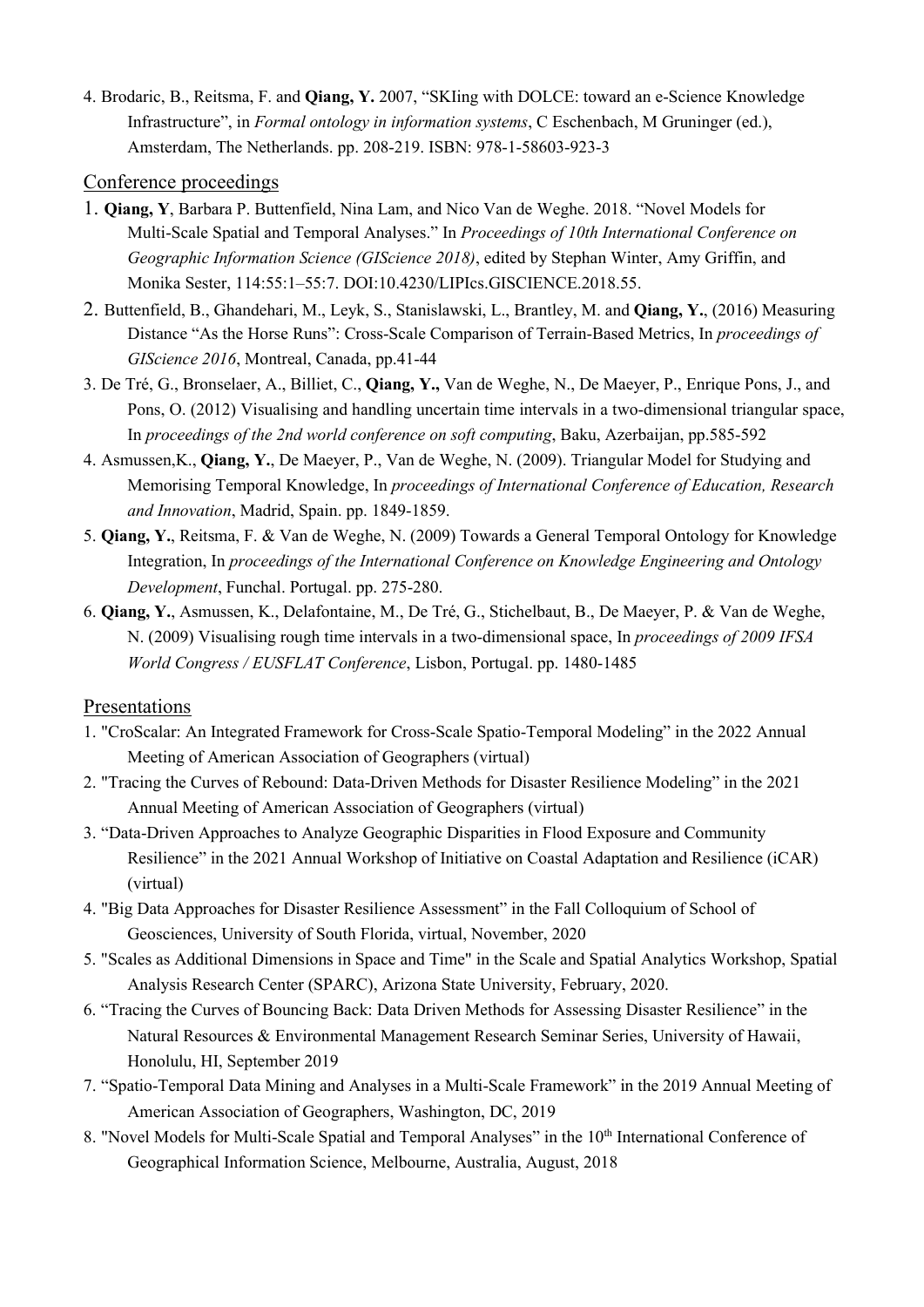- 9. "Physical Exposure and Social Sensitivity: Sea Level Rise Impacts to Transportation through Vulnerability Assessment and Social Media Analysis" in *2018 PRiMO Conference Technology and Disaster Risk Reduction*, Honolulu, Hawaii, August, 2018.
- 10. "Artificial Intelligence and Deep Learning in the Modeling of Coupled Natural and Human Dynamics" in 2018 *Annual Meeting of AAG*, New Orleans, LA, April, 2018
- 11. "A Systematic Evaluation of Surface-Adjusted Distance Measurements using a HPC-enabled Monte Carlo Simulation", in *2017 Annual Meeting of AAG*, Boston, Massachusetts, April 2017.
- 12. "Modeling Long-Term Human Dynamics in Response to Natural Hazard Using Remote Sensing Data", in *2016 Annual Meeting of AAG*, San Francisco, California, March 2016.
- 13. "High Performance Computing with Python for Geocomputation", in *2015 AAG CyberGIS Workshop*, Chicago, Illinois, April 2015.
- 14. "Modeling the Coupled-Natural and Human Dynamics in a Vulnerable Coastal System Using CyberInfrastructure", in *2015 annual meeting of the Association of American geographers*, Chicago, Illinois, April 2015.
- 15. "Modeling Land Use and Land Cover Changes in A Vulnerable Coastal Region Using Artificial Neural Network", in *2014 annual meeting of the Association of American geographers*, Tampa, Florida, April 2014.
- 16. "Comparing the Land Use Land Cover Change between the South and North Louisiana Using Data Mining", in *the 29th RSGIS workshop in Louisiana*, Lafayette, Louisiana, April 2013
- 17. "Multi-Scale Analysis of Linear Data in a Two-Dimensional Space", in *workshop on space-time cube*, Enschede, the Netherlands, June 2012
- 18. "Visualising and analysing time series data in GIS", in *Workshop of Geospatial Visual Analytics: Focus on Time (GeoVa(t))*, Guimarães, Portugal, May 2010
- 19. "Triangular Model for Studying and Memorising Temporal Knowledge", in *the International Conference of Education, Research and Innovation*, Madrid, Spain, Nov. 2009
- 20. "Towards a General Temporal Ontology for Knowledge Integration", in *the International Conference on Knowledge Engineering and Ontology Development*, Funchal. Portugal, Oct. 2009

#### **Grants and Awards**

- 1. (Pending) PI/PD: " Collaborative Research: HNDS-I: A Cyberinfrastructure for Multiscale Human Dynamics and Resilience (HDR) Research", submitted to NSF Human Networks & Data Science Infrastructure. \$199,960. duration: 2022-2025. Collaborating with Louisiana State University, Texas A&M University and University of South California
- 2. PI/PD: "CoPe EAGER: Collaborative Research: A GeoAI Data-Fusion Framework for Real-Time Assessment of Flood Damage and Transportation Resilience by Integrating Complex Sensor Datasets", funded by *NSF CoPe-Coastlines and People Program,* \$40,000, duration 2020-2021, collaborating with University of Wisconsin-Madison and University of Texas at Arlington.
- 3. PI/PD: "Cross-Scale Spatiotemporal Modeling Using an Integrated Data Framework", funded by *NSF Methodology, Measurement, and Statistic and Geography and Geospatial Science Program*, \$350,000, duration: 2019 – 2022, with University of Hawaii - Manoa and University of Colorado – Boulder.
- 4. Co-PI: "Putting the farmer in the driver's seat: Integrative web tool for improved soil health and carbon assessment, monitoring, and planning", funded by *US Department of Agriculture, National Institute of Food and Agriculture*, \$449,035, duration 2018 – 2022, with PI Susan Crow and co-PI Johnathan Deenik (UH-Manoa)
- 5. Co-investigator: "Understanding the Socio-Ecological Drivers and Consequences of Seasonal Air Pollution", funded by *NSF Cultural Anthropology Senior Research Program* (98-1390), \$276,897,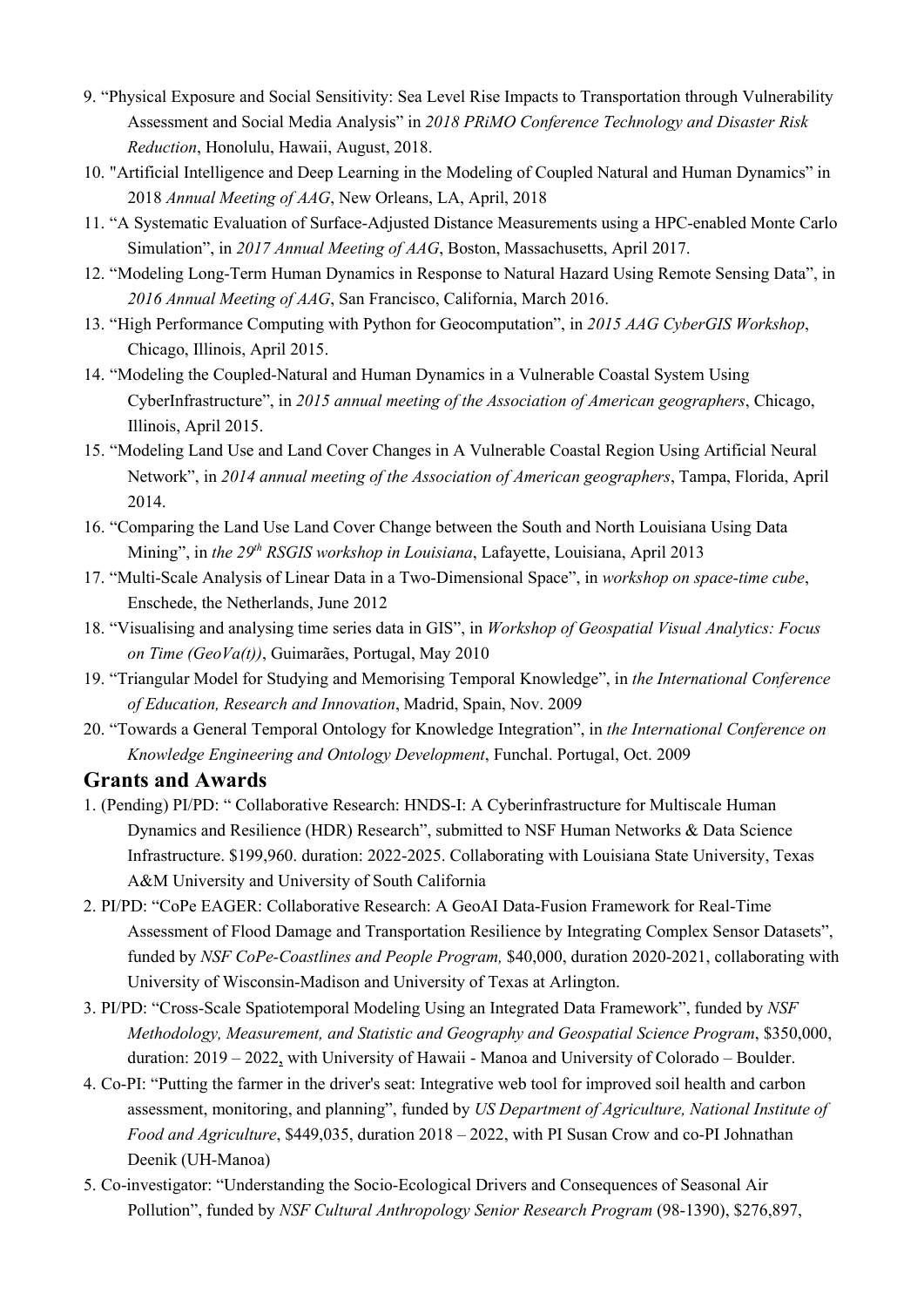duration 2018-2021, with PI Mary Mostafanezhad and co-PI Olivier Evrard (Institute of Research for Development, France).

- *6.* Co-PI: "Physical Exposure and Social Sensitivity: Estimating Sea Level Rise Impacts to Transportation through Vulnerability Assessment and Social Media Analysis", funded by *University of Hawaii Pacific Southwest Region 9 University Transportation Center*, \$40,207, duration 2017-2018, with PI Suwan Shen (UH-Manoa)
- 7. PI: "Who Own the Paradise: Using Supercomputer to Analyze Oceanview Inequality in Oahu", *Support of Undergraduate Research, College of Social Sciences at UH-Manoa*. \$3,600, duration: 2017-2018.
- 8. PI: " Using Social Media Data to Analyze Spatial Zoning, Connectivity and Social Disparities in Honolulu", *Research Support Award, College of Social Sciences at UH-Manoa*. \$20,318 duration: 2017-2018.
- 9. PI: "Using CyberGIS to Model the Coupled Natural and Human Dynamics in a Vulnerable Coastal System" funded by *CyberGIS Fellow Program*, duration: 2014-2015, \$6,400, duration: 2014-2015.
- 10. Co-PI: "A Synthesis of Resilience Measurement Methods and Indices", funded by *Louisiana Sea Grant Program*, duration 2014 -2016, \$49,940, duration: 2014-2016, with PI Nina Lam (Louisiana State University)

## **Courses Taught**

- GIS-6100: Geographic Information Systems (USF)
- GIS-6307: Spatial Data Science (USF)
- GEO-4930: Geospatial Data Analytics (USF)
- GEOG-104: Digital Earth (UHM)
- GEOG-489: Applied GIS (UHM)
- GEOG-476: Web Mapping (UHM)
- GEOG-389: Geospatial Data Analytics (UHM)
- GEOG-388: Introduction to GIS (UHM)

## **Graduate Student Advising**

### Advising

- 1. Jinwen Xu, Ph.D. in Geography and Environmental Policy, USF (2018 now)
- 2. Megan Grove, MA in Geography, USF (2021 now)
- 3. Silvia Sulis, MA in Geography, UH-Manoa (graduated in 2019)

#### Serving in the committee

- 1. Yuzhou Chen, Ph.D. in Geography and Environmental Policy, USF
- 2. Shakhawat H. Tanim, Ph.D. in Geography and Environmental Policy, USF
- 3. Lauren Carter, Ph.D. in Geography and Environmental Policy, USF
- 4. Leilani Paxton, PhD in Geography and Environmental Science and Policy, USF
- 5. Nathan Shull, MA in Geography, USF
- 6. Keolohilani Lopes, MA in Geography, UH Manoa
- 7. Ross Wians, MA in Geography, UH Manoa
- 8. Derek Ford, MA in Geography, UH Manoa
- 9. Qian Zhang, Ph.D. in Geography, UH Manoa
- 10. Renee Setter, MA in Geography (graduated in 2020), UH Manoa
- 11. Mehran Ghandehari, Ph.D. in Geography (graduated in 2019), University of Colorado Boulder
- 12. Pengdong Zhang, Ph.D. in Geography (graduated in 2018), Ghent University, Belgium